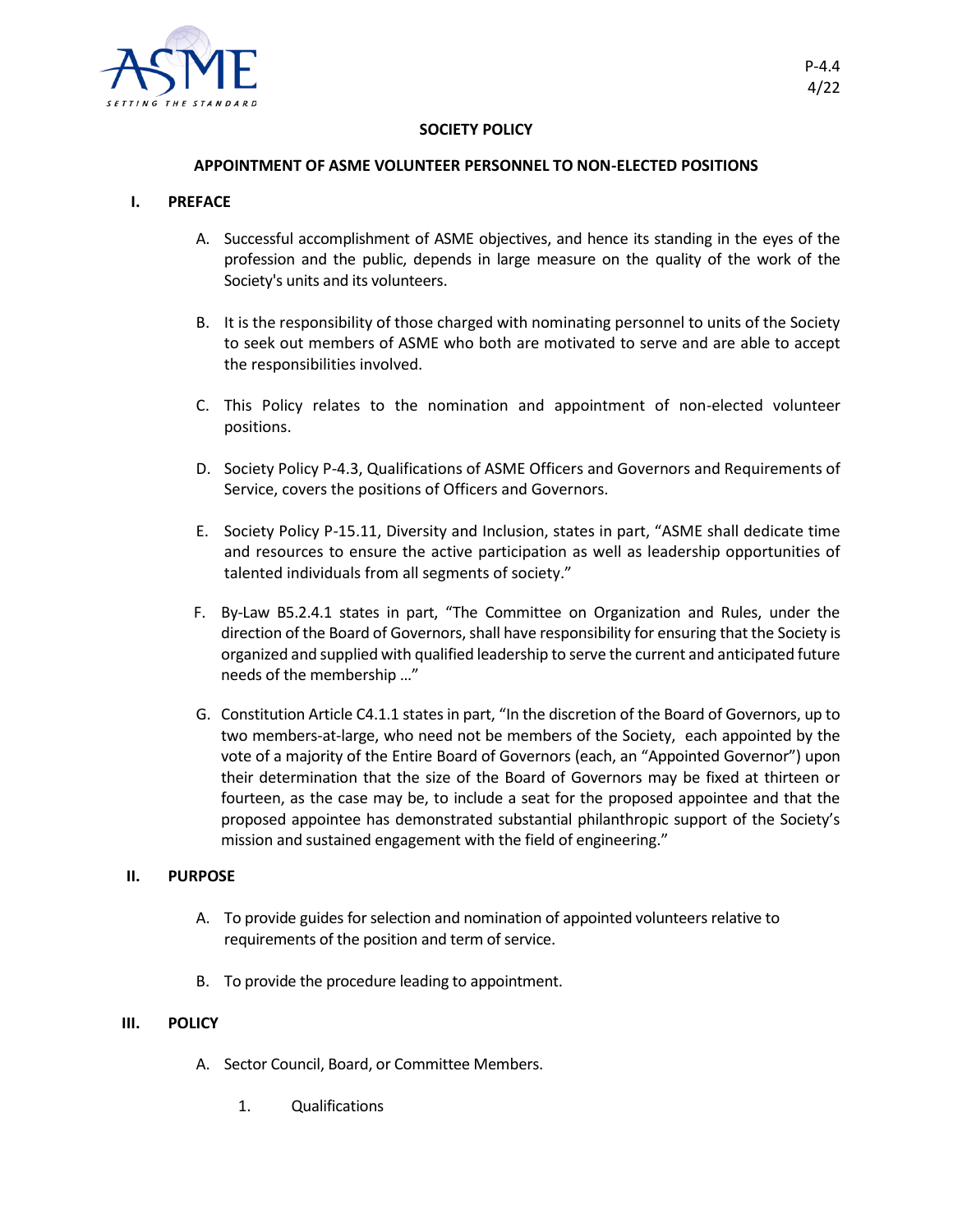- a. A full understanding of the purposes and objectives of the unit.
- b. Experience, judgment, and motivation closely related to the work of the specific unit on which they are serving.
- 2. Governors shall not serve as a member of any other unit except as specified in the By-Laws.
- B. Standing Committees Reporting to the Board of Governors
	- 1. Committee on Organization and Rules, Committee on Finance, Committee on Honors, Diversity and Inclusion Strategy Committee, and Volunteer Orientation and Leadership Training Academy.
		- a. A full term on these committees is defined as three years; partial year terms are permitted. The combination of partial and full terms cannot exceed six years.
		- b. Additional service beyond six consecutive years will be permitted only after the passage of at least two years or in the event of ex-officio service.
		- c. In the event of a nomination for more than one Past President to serve on the committee, a statement must accompany the nomination setting forth specific reasons why this appointment is in the best interest of the Society. The term of the appointment is one year and must be approved by the Board of Governors, taking into consideration the feedback from the Committee on Organization and Rules.
		- d. An individual shall not serve on more than one Standing Committee Reporting to the Board at the same time unless service on one or both of them is in an ex-officio capacity.
	- 2. Audit Committee, Committee on Executive Director Evaluation and Staff Compensation and Executive Committee
		- a. The President shall nominate incoming first year Elected Governors for appointment by the Board for service on the Audit Committee and Committee on Executive Director Evaluation and Staff Compensation, as specified in By-Laws B5.2.6.2 and B5.2.9.2.
		- b. The President is an ex officio member of the Committee on Executive Director Evaluation and Staff Compensation and the Executive Committee with vote.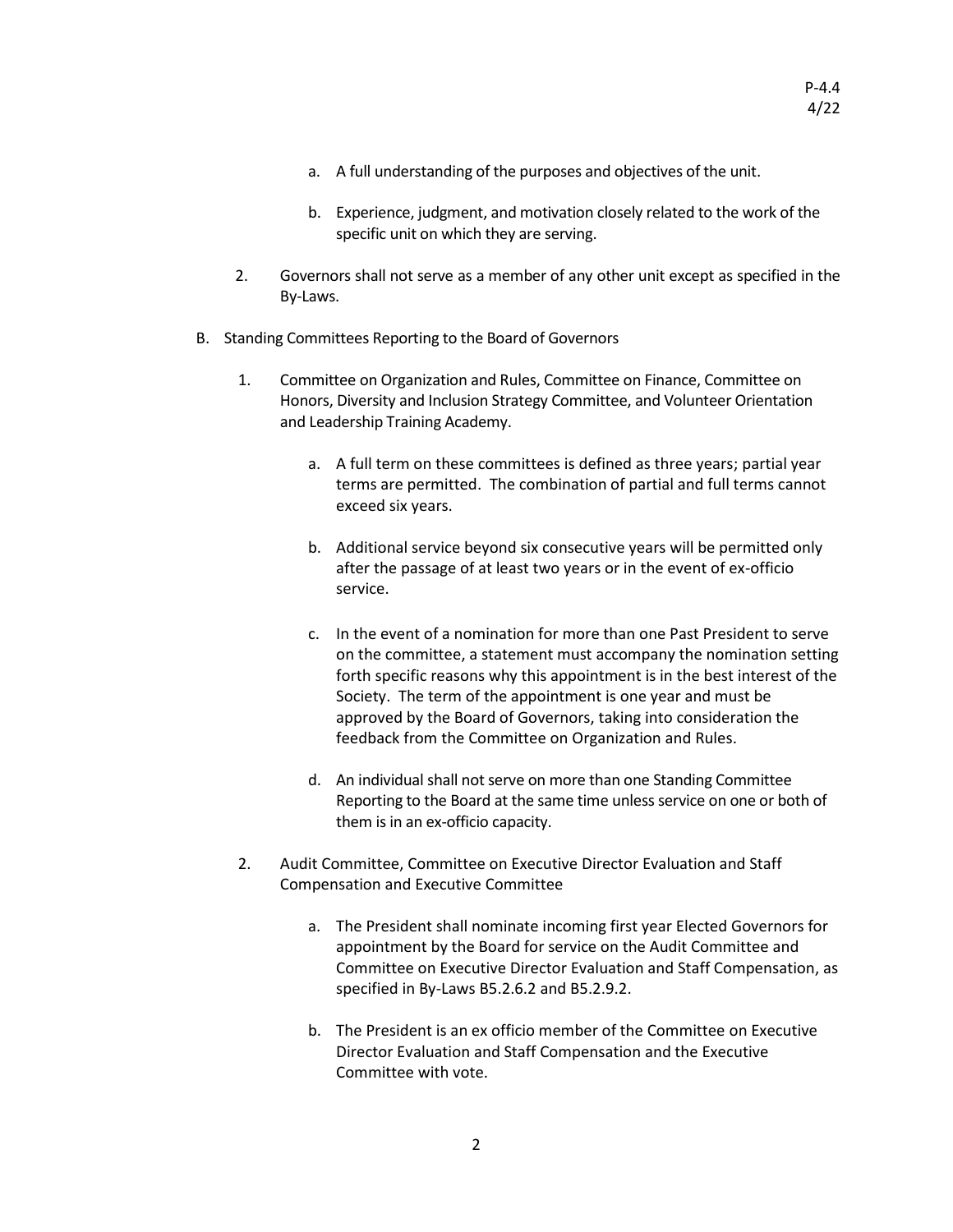- c. Members of the Executive Committee shall be appointed as set forth in By-Law B5.2.3.2.
- 3. Committee of Past Presidents
	- a. Membership is for lifetime unless a Past President becomes ineligible according to By-Law B5.2.8.2.
- 4. Philanthropy Committee

a. The Philanthropy Committee members are permitted to serve on one additional Standing Committee Reporting to the Board. In the event of a nomination for more than one Past President to serve on the committee, a statement must accompany the nomination setting forth specific reasons why this appointment is in the best interest of the Society. The term of the appointment is one year and must be approved by the Board of Governors, taking into consideration the feedback from the Committee on Organization and Rules.

5. Industry Advisory Board

a. The Industry Advisory Board membership shall be determined annually by the Board of Governors. Industry Advisory Board members are permitted to serve on one additional Standing Committee Reporting to the Board.

- 6. The Operation Guides of all Standing Committees Reporting to the Board shall contain a specific leadership succession plan.
- C. Guidelines
	- 1. Units of the Society are encouraged to seek out volunteers to serve that are not already serving in other capacities, unless serving as a representative of a parent unit or as a liaison.
	- 2. Units are encouraged to strive for diversity and inclusion in volunteer leadership by making a conscious effort to take diversity and inclusion into account when filling vacancies as provided in Society Policy P-15.11.
	- 3. Units are encouraged to continually solicit and train younger members in unit work.
- D. Terms of Office
	- 1. Unless otherwise specified in this policy, the term of office of a member of a sector, board, council or committee is specified in the respective Operation Guide.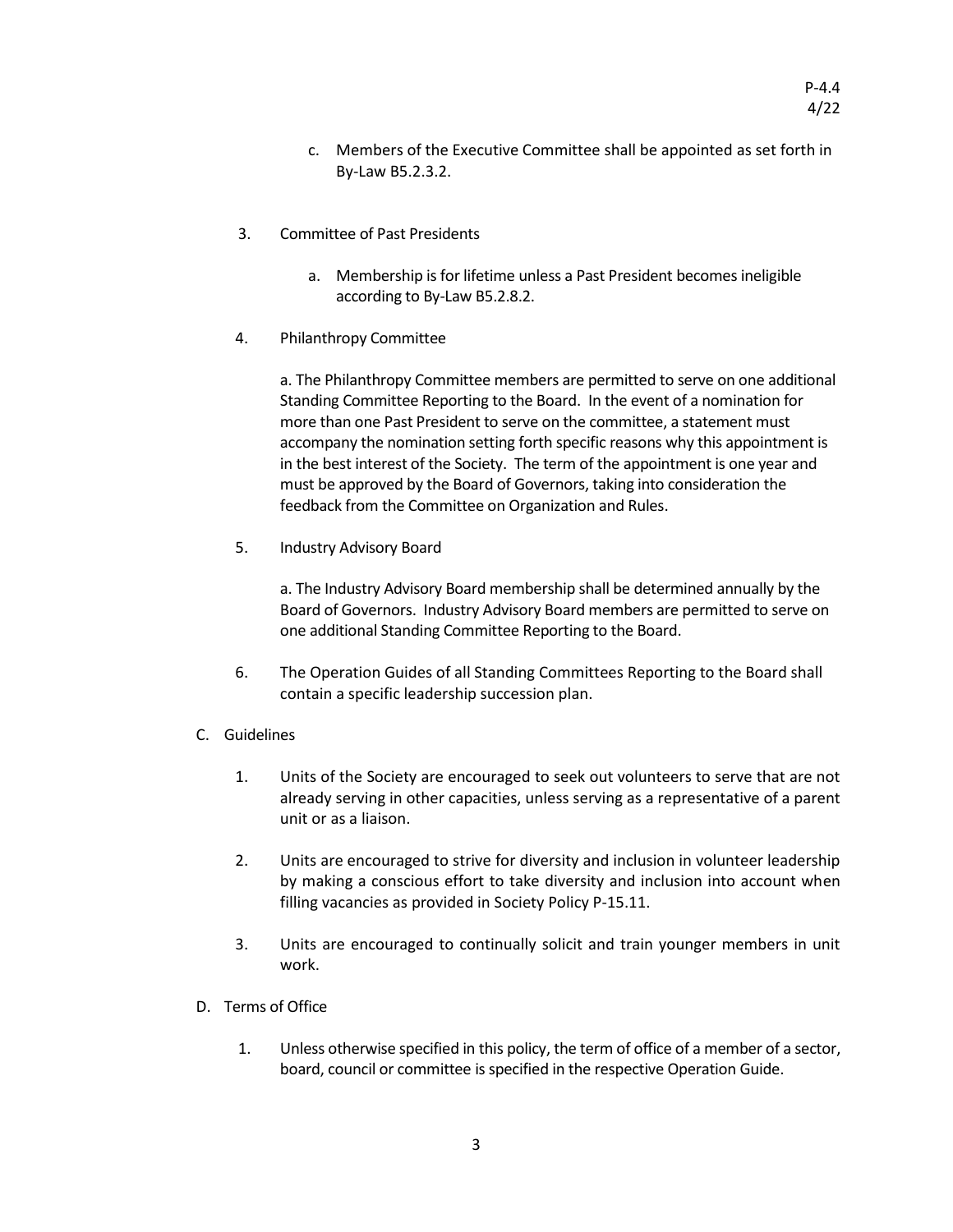- 2. Unless otherwise specified in this policy, individuals who have completed one or more terms of service to a unit may be reappointed for an additional term.
	- a. If the total continuous service in that position does not exceed two full terms, then the justification for reappointment shall be similar to the justification for the original appointment.
	- b. In the event of a reappointment for which total service would exceed two full terms, a statement must accompany the nomination setting forth specific reasons why this appointment is critical to the well-being of the unit, and the exceptional circumstances involved.

# E. Membership

- 1. All members of
	- a. standing committees reporting to the Board of Governors,
	- b. sector councils,
	- c. boards,
	- d. standing and special committees under committees, sector councils and boards,
	- e. technical division and sub-division executive committees
	- f. and all Society representatives to joint activities shall be members of ASME.
- 2. Exceptions are permissible in those cases where non-members may be needed to serve on various technical committees and sub-committees or working groups to bring special skills to the task or to represent related organizations. When such nonmembers of ASME are nominated, the reasons for so doing must be set forth in making the proposal.
- 3. Appointed Governors are not required to be members of ASME.
- F. Inter-Sector Committees

The procedure for appointments to such committees is the same as to any regular board or committee.

- G. Appointment and Nominating Responsibilities
	- 1. The Operation Guide of each unit shall define members of the nominating committee for their unit. In addition, each guide will list positions, including the qualifications (e.g., knowledge and skills) necessary for such positions, and terms of office required. Each nominating committee will provide suitable candidates for consideration at least six months prior to commencement of the term.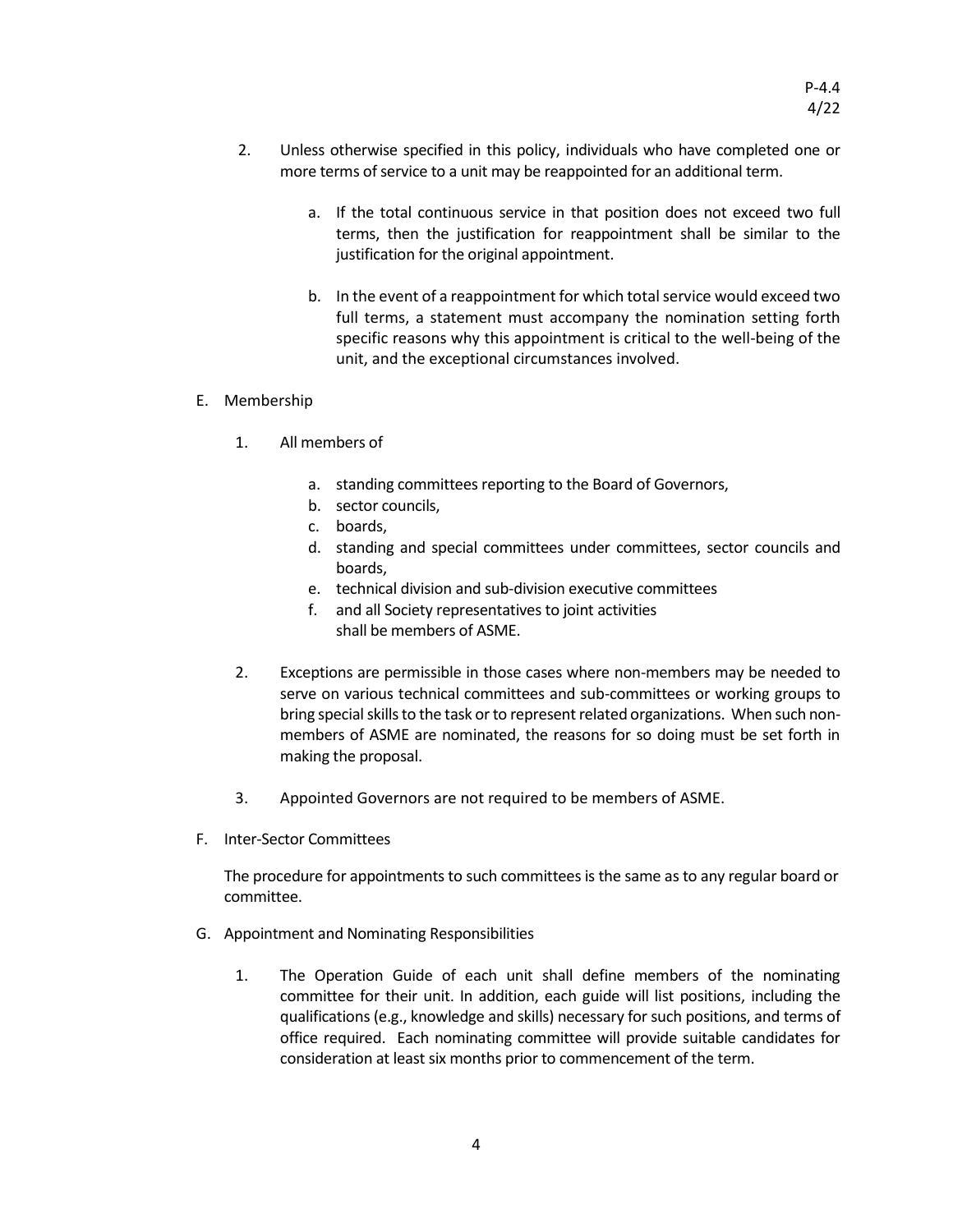- 2. The nominating responsibility can be achieved through direct nominations by the unit or by unit confirmation of nominating subcommittee recommendations.
- 3. In the case of the standing committees reporting to the Board of Governors, the members of each unit shall have nominating responsibility.

# **IV. PROCEDURE**

- A. Appointments Requiring Approval by the Board of Governors
	- 1. The Committee on Organization and Rules shall be responsible for reviewing proposed nominations to the Board of Governors and providing a statement to the Board as to whether the nomination helps to ensure that the Society is supplied with:
		- a. qualified leadership to serve the current and future needs of the membership;
		- b. the active participation, as well as leadership opportunities, of talented individuals from all segments of the Society
	- 2. The statement from the Committee on Organization and Rules shall be provided prior to the appointments made by the Board of Governors, including all members of sector councils except for the position of senior vice president and chairs of the sector committees.
	- 3. All nominations for appointments specified in IV.A.1 shall be submitted to the Committee on Organization and Rules on a special nomination form. Staff members may sign the form on instructions from the sector or committee and on its behalf.
- B. Appointments Delegated to the Sectors

Appointments to boards and committees under a sector are made by that sector's council.

- C. Nominations for Appointments Delegated to the Sectors
	- 1. Procedures for nominations will be included in each sector's operation guide.
	- 2. Units of the Society may find it beneficial to call on other units to provide recommendations for unit membership when needed expertise may be available from that area of the Society. Procedures for this option should be included in the operation guides of units.
- D. The nominee shall express their intent to serve for the entire appointment term involved.
- E. The nominee shall sign a statement of understanding of and compliance with Society Policies P-15.7 (Ethics), P-15.8 (Conflicts of Interest), P-15.9 (Policy Against Discrimination